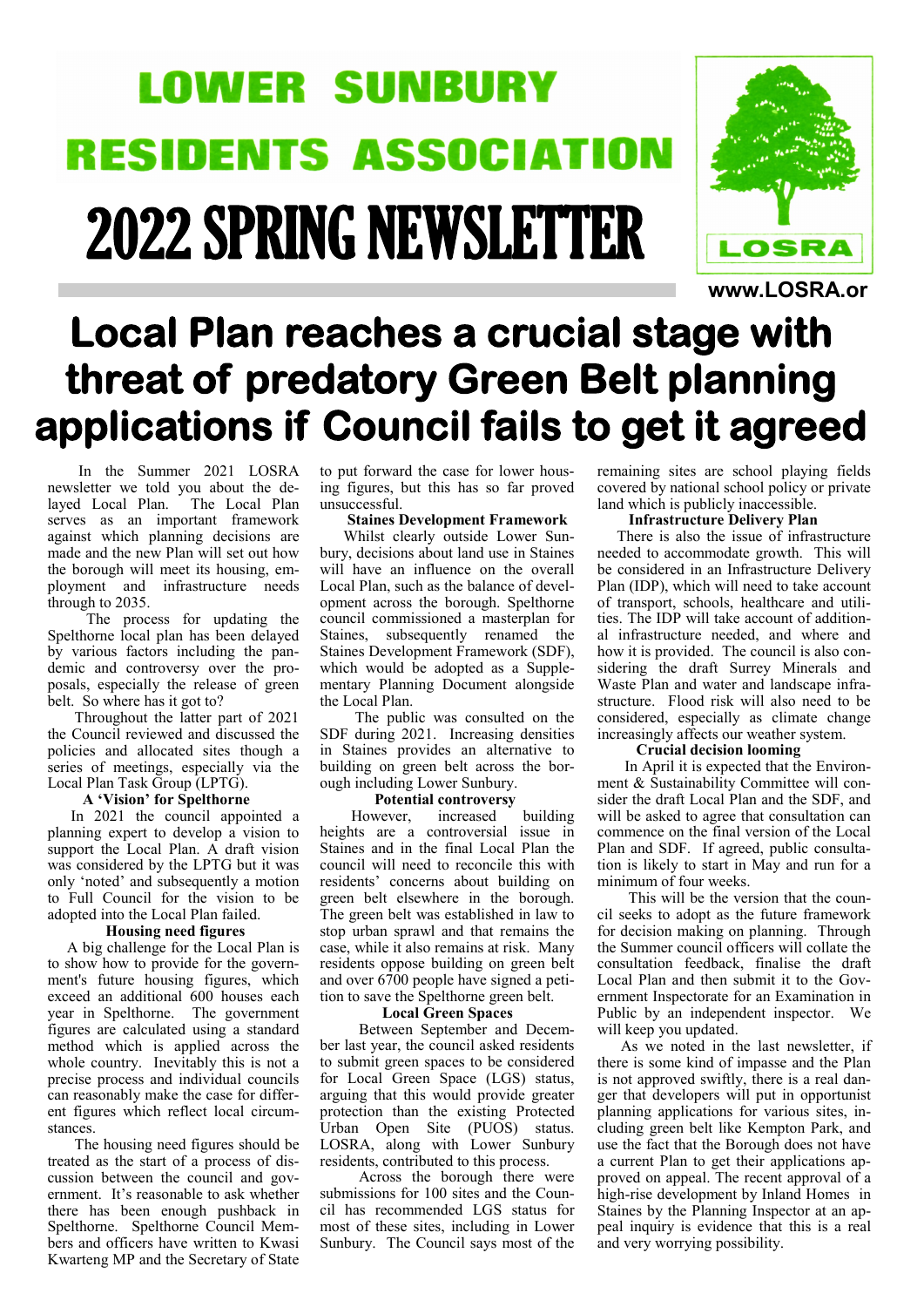# **Appeal for Foot & Cycle Bridge Funding fails for the moment**

Those interested in the progress of our campaign for the construction of a foot/ cycle bridge connecting Lower Sunbury to Walton will be aware of our recent application to YFS (Your Fund Surrey) to bring the campaign to fruition. The YFS holds a fund of £100 million to be spent over the five years from November 2020.

 It was therefore disappointing to receive the following from the YFS Project advisor: "*Regrettably, your ideas submission has been assessed against the criteria and requirements for the fund and unfortunately does not meet the requirements to be shortlisted to progress to the full submission stage...."*

 All does not appear to be lost, as the advisor continues: "*However, whilst this project is not suitable for YFS at this time, the Lower Sunbury Crossing has been added by SCC to the Surrey Infrastructure Plan which was reviewed at Cabinet on 26th October....*

 *"The Lower Sunbury Crossing is designated a Category 2 project within the Surrey Infrastructure Plan Cabinet Report Annex 2 (pg198), noting that further feasibility work will be required and without a specific funding commitment at this time. I realise that this is not the information you would have wished to receive, but I hope that the above information is helpful and that we can work together regarding the feasibility of this project as an infrastructure project as we move forward".*

 This is obviously not what we wanted to hear but, importantly, although we did not achieve the funding we had hoped for from the YFS, we can at least celebrate the inclusion of the foot/cycle bridge in the Surrey Infrastructure Plan.

 Despite the YFS refusal, we now learn that, to date, a mere 1% of the fund has been disbursed - a full 16 months since its inception. When the fund was launched it stated that it was anxious to attract projects which were "*the more wonderful and the bigger the better"*  which describes our application perfectly. In the light of this revelation, we have again written to the Project Advisor asking her to reconsider our original application and we await her reply.

 We understand that Spelthorne's planning officers have recently met senior officers from Elmbridge to discuss this further for the Boroughs' respective Infrastructure Delivery Plans (both councils are at a similar stage on their Local Plans) and following constructive dialogue Spelthorne and Elmbridge are due to meet Surrey County Council on 10 March to try and take this forward.

### **Are you thinking of having a Platinum Jubilee Street Party? Here are some useful tips.**

As you no doubt will be aware, 2022 is the Queen's Platinum Jubilee year. As of 6 February 2022 Her Majesty The Queen has become the first British Monarch to celebrate a Platinum Jubilee, marking 70 years of service to the people of the United Kingdom, the Realms and the Commonwealth. We will all be getting a four day Bank Holiday weekend Thursday 2 June to Sunday 5 June. So put the date in your diaries.

 If you're thinking of organising a street party or an event you will need to submit an application via Spelthorne's website. If you need to apply for a road closure you normally should allow at least eight weeks before your event, so if you haven't done so already, time is of the essence! See the link below.

 Perhaps you may like to organise an event involving The Big Lunch. This is an idea from the Eden Project to bring people together to meet, chat and have fun in their neighbourhoods, annually fundraising £8m for local causes they care about.

 It's about sharing food and fun during the Jubilee bank holiday weekend of 2-5 June 2022, or throughout the Month of Community in June as we celebrate good causes across the UK. Great things happen when we all get together! For tips

### **Sunbury Ferry gearing up for the new season**

 Following on from the overwhelming success of the Sunbury Ferry's first season last year, the volunteers are keen to get going again. The 2022 season is due to start operating weekends and Bank Holidays from this Easter, 10.00am to 5.00pm.

 In the meantime, you may see the ferry out and about, undertaking refresher training for the volunteer crew and skippers.

 The community-run, not-forprofit ferry is a great way to explore the Walton bank, part of the Thames National Trail, and was a great hit with families, cyclists and dog walkers last summer, despite the often inclement weather!

 The electric powered ferry takes adult passengers at £2.00 each way and bikes at £1.00 each way. Children under 11 years old and dogs travel free.

 The target start date at Easter will be dependent on weather and river conditions, so please keep an eye on the ferry's website and Facebook page for the latest information. www.sunburyferry.co.uk

and ideas on hosting your own Big Lunch event visit the Eden Project's Big Jubilee Lunch website. For more information, see the link below.

 Most Big Lunch parties will be private, involving immediate neighbours only. Some, however, will be public affairs, where anyone can attend. Please see below a link to the Big Lunch map to find local public parties. If you have big ideas for your own party, you may consider applying for some funding. For more details, see link below.

 However you intend to celebrate this wonderful occasion, please stay safe, drink responsibly, take your litter home and consider others in terms of noise and access.

 To apply for a licence/road closure in Spelthorne: https://www.spelthorne.gov.uk/ article/17061/Street-parties-and-outdoorpublic-events

 Information on setting up a Platinum Jubilee party: https://

platinumjubilee.gov.uk/get-involved-withthe-platinum-jubilee/

 The Big Lunch information and to sign up to your free pack:

https://www.edenprojectcommunities.com/ the-big-jubilee-lunch

 Big Lunch map for public parties: https://www.edenprojectcommunities.com/ pop-your-big-lunch-on-the-map

 Grant funding information: https://platinumjubilee.gov.uk/funding/

### **Resident fined for breach of Tree Preservation Order**

 A resident of The Avenue was recently prosecuted by Spelthorne and fined £1,500 for cutting the roots of the historic horse chestnut tree, which is subject to a TPO, in their front garden, presumably to damage it.

 LOSRA has been campaigning for some time for TPOs to be properly enforced, not only in The Avenue, but elsewhere in Lower Sunbury, and both LOSRA and Friends of Sunbury Park are increasingly observing cases where felling or drastic work is taking place on trees, especially in Hawke Parke, without permission from the Council.

 Residents should be aware that they risk prosecution and fines if they breach the terms of TPOs on trees which are in their gardens or on public land.

### **Worried about your Gas or Electricity Bill ? We may be able to help**

 Sunbury Fuel Allotment Trust, a small local charity, has partnered with our friends at The Foodbank and is able to make small grants to local residents in Lower Sunbury (TW16) who are struggling with their fuel bills.

To find out more please email in confidence: Fr. Andrew Downes, Vicar of St Mary's on Vicar@stmarys-sunbury.org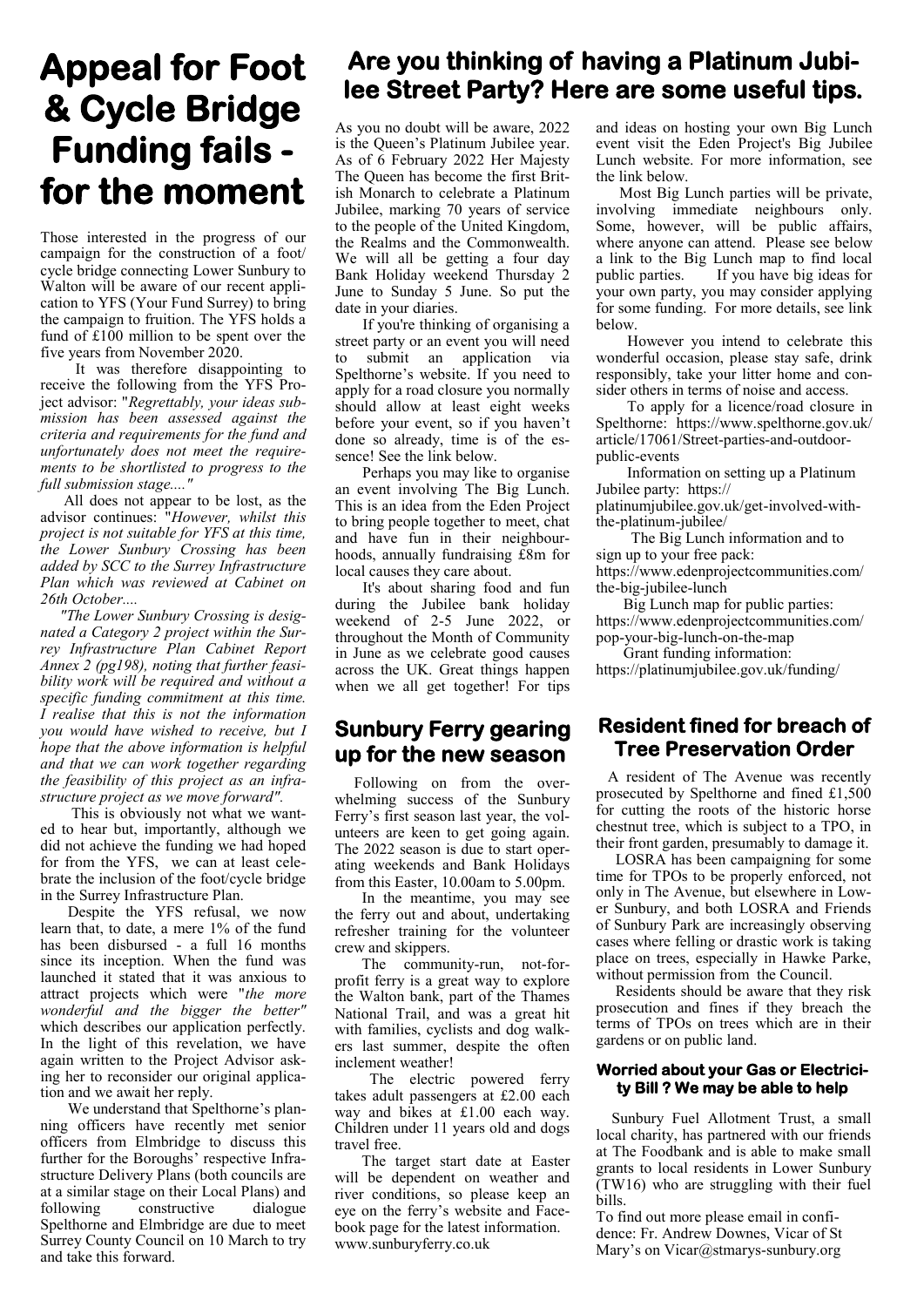### **Planning application for iconic Thames Street site attracts strong opposition**

 In February a planning application was received by Spelthorne Council for No.72 Thames Street, once the site of Clark's ferry house. More than 35 objections (and only one letter of support) have been received by the Council. The reason for the concern is clear: what is proposed is the effective replacement of No.72 with a hugely increased scale of building which would materially affect the views to and from King's Lawn, which it borders, as well as the approach to this iconic section of Thames Street.

 A particularly striking element of this planning application is that it makes no reference to the property's history as the location of the Clark's ferry house, which operated there for more than a century and long predates Wilson's ferry that used to operate at the other end of King's Lawn. Following bomb damage during the Second World War, the ferry house was eventually replaced by a modest, but sympathetic, two storey property of which only one floor was above road level, i.e. very much like its predecessor in terms of volume.

 It is believed that this design was adopted in order to preserve the view of (and from) the neighbouring No.70 - the 18th century house, with its handsome wisteria on the west side, that bookends the long terrace of period houses which is such a splendid feature of Lower Sunbury. By retaining the modest height of its predecessor, No.72 today presents a suitably graduated approach both to and from King's Lawn and the terrace that starts at No.70.

The Sunbury and Shepperton Local

History Society has made clear its objection to the proposal and states that it "… *will have a substantial negative effect on the Lower Sunbury Conservation Area. The current open aspect of the eastern end of King's Lawn will now be closed off by a three/four storey wall. … If this kind of development is allowed on the riverbank and in the conservation area, it will create a very unfortunate precedent. [We] urge Spelthorne Council to reject the application*."

 As LOSRA has written in its objection to this application, it is difficult to see how the proposal satisfies the Council's Policy EN6: Conservation Areas, Historic Landscapes, Parks and Gardens, in which it is stated that "*The Council will seek to preserve and enhance the character of conservation areas by: …. (b) requiring the retention of buildings, trees and other features, including open spaces, views and vistas, which are important to the character of the area. …"*

 Of course some will argue that the existing house at No.72 (unfortunately affected by the floods in early 2014) is tired and in need of replacement. This may well be true, but what is being proposed seems to have little support - and for good reason.

 A smaller, more sensitive, replacement would be another matter and it is to be hoped that such will be the outcome. In any event, we understand that one of our local Councillors, Helen Harvey, has "called in" the application to ensure that any future re-development of this important and sensitive site will be decided by a full Planning Committee meeting.

### **LOSRA opposes proposed new 19m high 5G telecommunications mast in Thames Street**

 Early in December 2021, LOSRA was included in a pre-application consultation on a proposed new 5G mast in Thames Street.

 Amongst several other concerns was the fact that the agent of the applicant (C.K.Hutchison Networks (UK) Ltd.) stated, in the submitted Site Detail Sheet, that '*As per the extract of the Spelthorne Borough Council Plan we note that this site is not located within a designated Conservation Area*.'.

 Since this was patently incorrect, LOSRA sent a lengthy email to the agents pointing this out and making a number of additional points and queries about the proposal. No reply was received and the agent continued with a formal application to Spelthorne BC Planning on the 13 January 2022.

 This application still maintained that the proposed site, on the pavement close to the boundary between Dax Court and Rivermead House, was not within the Conservation Area and thus qualified as 'permitted development'.

 It is worth stating here that the eastern edge of the Conservation Area in this location, as shown on Spelthorne BC's own detailed map, extends as far as the boundary of Beauclerc Primary School to the east and crosses Thames Street to meet the Thames. The proposed mast site is therefore more than 150m inside the Conservation Area.

 Since the application was made, there have been 324 letters of representation from concerned residents, objecting to the proposal not just on its unwarranted presence within a cherished Conservation

### **Apps Court Farm: more big weekend events planned**

 Elmbridge Council recently considered a Licensing Application for events at Apps Court Farm, across the river in Walton close to Sunbury Lock, ranging from wrestling matches to music festivals.

 The original application was for up to 29 events a year with a capacity for up to 50,000 attendees. Supplementary permission was also sought to sell food and drinks through the night to 5a.m., with a mention of camping, so it was clear that weekend events were on the agenda.

 Although within Elmbridge, the proposed sound stage is very close to the river and Lower Sunbury. The original application sought to set limits on noise that were not only outside the parameters set out in the Code of Practice for outside events but also argued that the same levels set for "urban stadiums" should apply. This was clearly inappropriate.

 The event that took place in September 2021 provided a taster for these events and caused a serious noise nuisance to a large area of Lower Sunbury. Many complaints were made to both Elmbridge and Spelthorne Councils. LOSRA and many individual Sunbury residents raised objections to the outline application.

 The application hearing, at which Spelthorne Council was represented, went on for several hours and permission was eventually granted after the applicants agreed to a lower noise limits and no more than five major events a year.

 The event organisers have stated that they will work with the local community in an effort to reduce any problems and Spelthorne officers will monitor future events to ensure that there is no nuisance caused. Spelthorne Council have an out of hours helpline for any noise issues.

Area, but also on the basis of its ugly, towering appearance, its closeness to residential properties and a primary school, and the impact of its associated cabinets on limited pavement space adjacent to a busy road.

 There may also be the possibility of interference between the 5G transmissions from the mast and the electronic systems of the many helicopters flying along and across the river at Sunbury every day.

 The target determination date for this application is 10th March 2022. Given the incorrect statements in the submission and the number and extent of objections that have been made, it is surely unthinkable that permission should be granted for this sensitive riverside Conservation Area site.